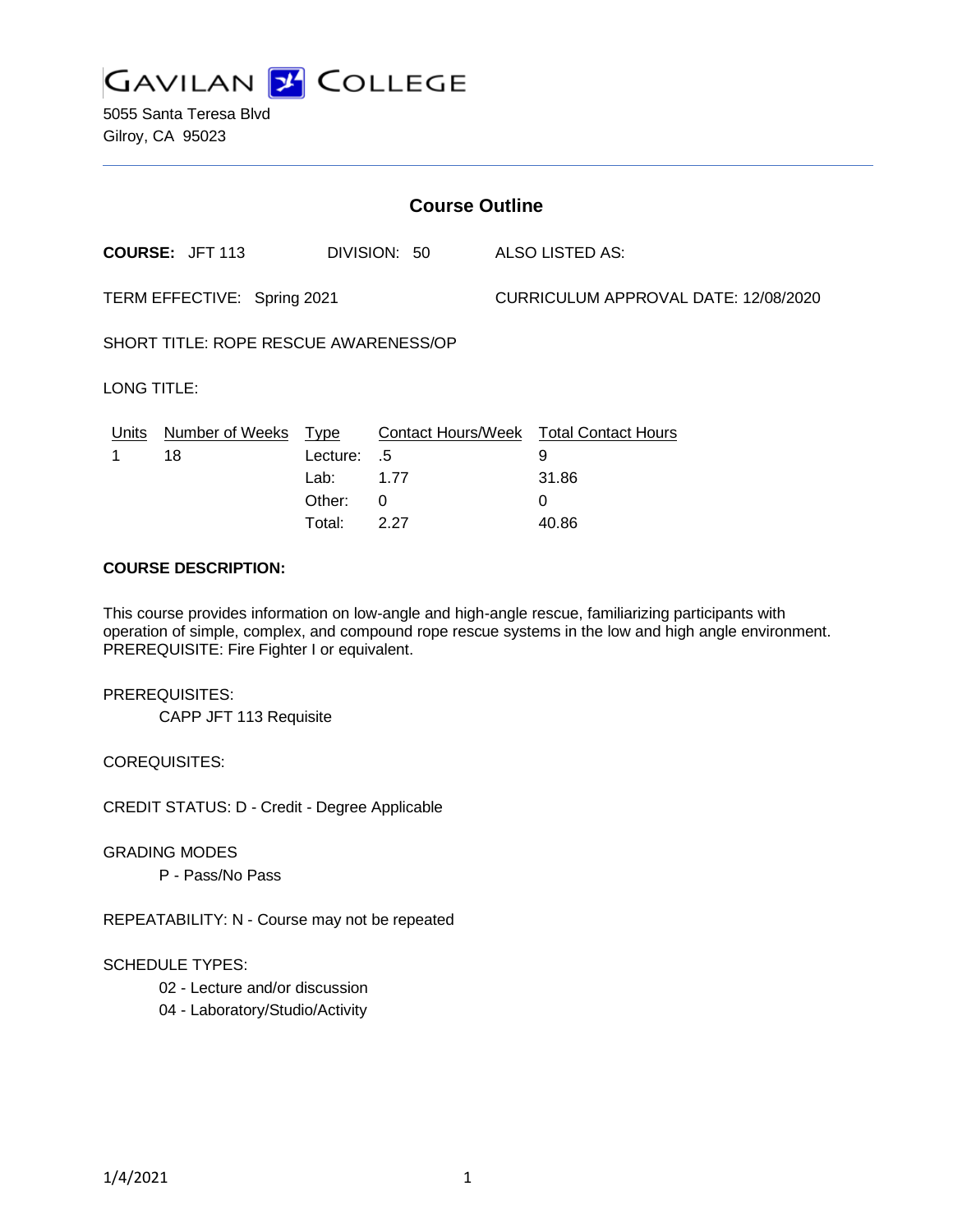### **STUDENT LEARNING OUTCOMES:**

By the end of this course, a student should:

1. Given life safety rope and other auxiliary rope rescue equipment, the student will be able to construct a multiple-point anchor system, so that the chosen anchor system fits the incident needs, the system strength meets or exceeds the expected load and does not interfere with rescue operations, equipment is visually inspected prior to being put in service, the nearest anchor point that will support the load is chosen, the anchor system is system safety checked prior to being placed into service, the integrity of the system is maintained throughout the operation, and weight will be distributed between more than one anchor point.

2. Given rescue personnel, an established rope rescue system, a load to be moved, and an anchor system, the student will be able to assist a team in operation of the haul line of a rope mechanical advantage system raising operation, so that the movement is controlled; a reset is accomplished; the load can be held in place when needed; commands are followed in direction of the operation; and potential problems are identified, communicated, and managed.

3. Demonstrate knots, bends, and hitches, so that the knots are dressed, recognizable, and backed up as required.

### **CONTENT, STUDENT PERFORMANCE OBJECTIVES, OUT-OF-CLASS ASSIGNMENTS**

Curriculum Approval Date: 12/08/2020

LECTURE CONTI. Rope Rescue Awareness (9 hours)

- A. The need for support resources
- B. Incident Hazards and Initiating Isolation Procedures
- C. The Needed Resources for a Rescue Incident
- D. Initiating a Discipline-Specific Search
- E. Performing Ground Support Operations for Helicopter Activities
- F. Initiating Triage of Victims
- G. Assisting a Team in Operation of the Haul Line

Because of the integrated nature of the lab/lecture method of instruction, the content for both lecture and lab are infused in all subjects.

### LAB CONTENTS:

- II. Rope Rescue Operations
- A. Sizing Up a Rescue Incident (1 hour)
- 1. Assessing types of reference materials and their uses
- 2. Elements of an action plan and related information
- 3. Relationship of size-up to the incident management system
- 4. Information-gathering techniques and how that information is used in the size-up process
- 5. Technical rescue reference materials
- 6. Search parameters
- B. Inspecting and Maintaining Personal Protective Equipment (1 hour)
- 1. Functions, construction, and operation of PPE
- 2. Record keeping systems
- 3. Requirements and procedures for cleaning, sanitizing, and infectious disease control
- 4. Maintenance procedures and use of provided assembly and disassembly tools
- C. Inspecting and Maintaining Rescue Equipment (1 hour)
- 1. Functions and operations of rescue equipment
- 2. Selection and use of maintenance tools
- 3. Replacement protocol and procedures
- 4. Complete logs and records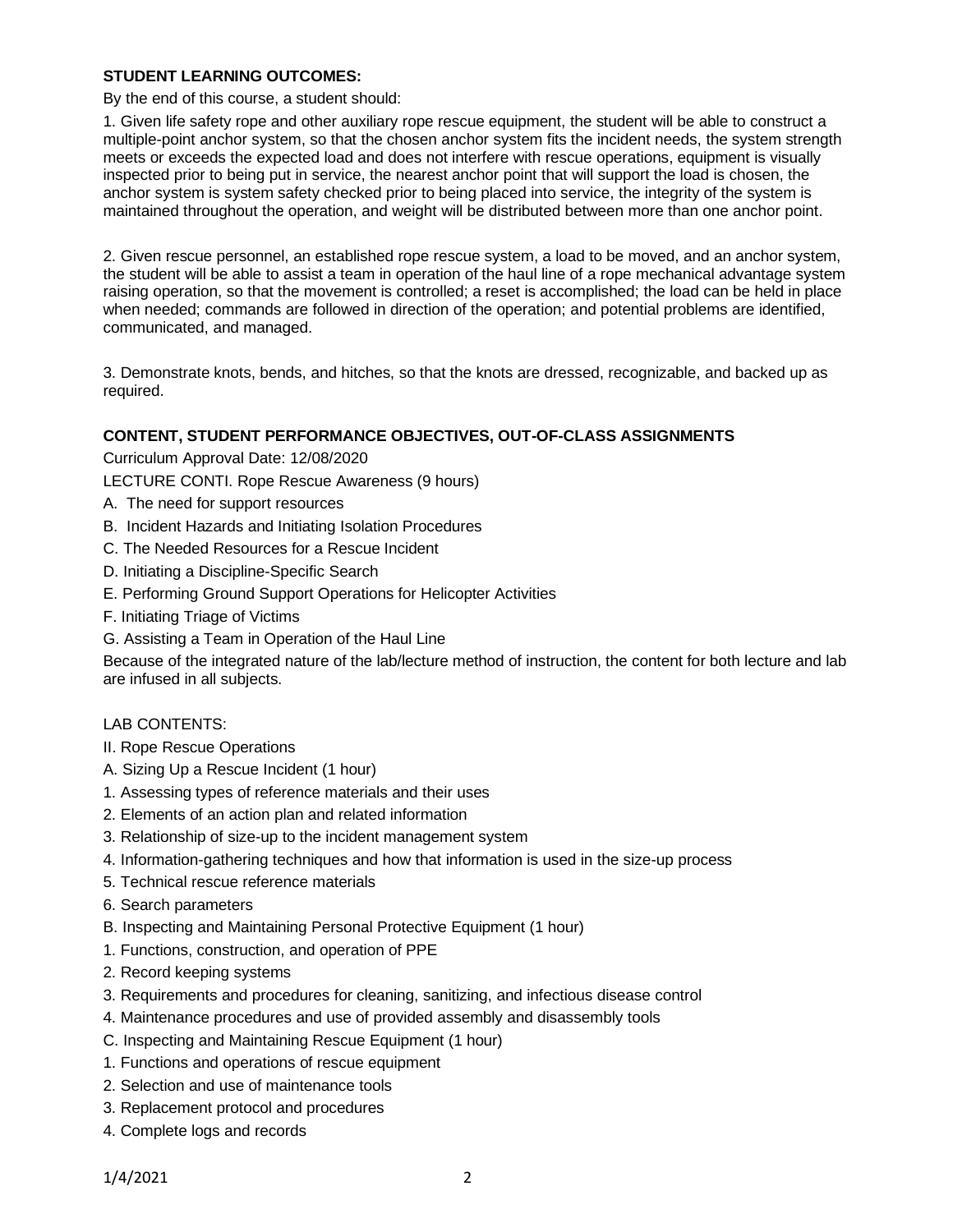- D. Demonstrating Knots, Bends, and Hitches (1 hour)
- 1. Knot efficiency
- 2. Rope construction
- 3. Tying representative knots, bends, and hitches for the following purposes:
- ? End-of-line loop
- ? Midline loop
- ? Securing rope around desired objects
- ? Joining rope or webbing ends together
- ? Gripping rope
- E. Constructing a Single-Point Anchor System (1 hour)
- 1. Application of knots
- 2. Rigging systems and principles
- 3. Describing system safety check procedures
- 4. Rope and webbing construction
- 5. Rope rescue equipment applications and limitations
- 6. Select equipment
- 7. Anchor points for required strength, location, and surface contour
- F. Constructing a Multiple-Point Anchor System (2 hours)
- 1. The relationship of angles to forces created in the rigging of multiple-point anchor systems
- 2. Safety issues in choosing anchor points
- 3. System safety check methods that allow for visual and physical assessment of system components
- 4. Methods to evaluate the system during operations
- 5. Weight distribution issues and methods
- 6. Knots, bends, and hitches and their applications
- 7. Selection and inspection criteria for hardware and software
- 8. Formulas needed to calculate safety factors for load distribution
- 9. Concepts of static loads versus dynamic loads
- 10. Determining incident needs as related to choosing anchor systems
- 11. Select effective knots
- 12. Determining expected loads
- 13. Incident operations as related to interference concerns and setup
- 14. Choosing anchor points
- 15. Performing a system safety check
- 16. Evaluating system components for compromised integrity
- G. Conducting a System Safety Check (1 hour)
- 1. System safety check procedures
- 2. Construction and operation of rope rescue systems and their individual components
- 3. Principles of rigging
- 4. Inspecting rope rescue system components for damage
- 5. Assessing a rope rescue system for configuration
- H. Placing Edge Protection (1 hour)
- 1. Materials and devices that can be used to protect ropes or webbing from sharp or abrasive edges
- 2. Fall prevention or protection measures
- 3. Protective devices for rope and webbing
- I. Constructing a Belay System (1 hour)
- 1. Capabilities and limitations of various belay devices
- 2. Application of knots, bends, and hitches; rigging principles; and system safety check procedures
- 3. Construct a belay system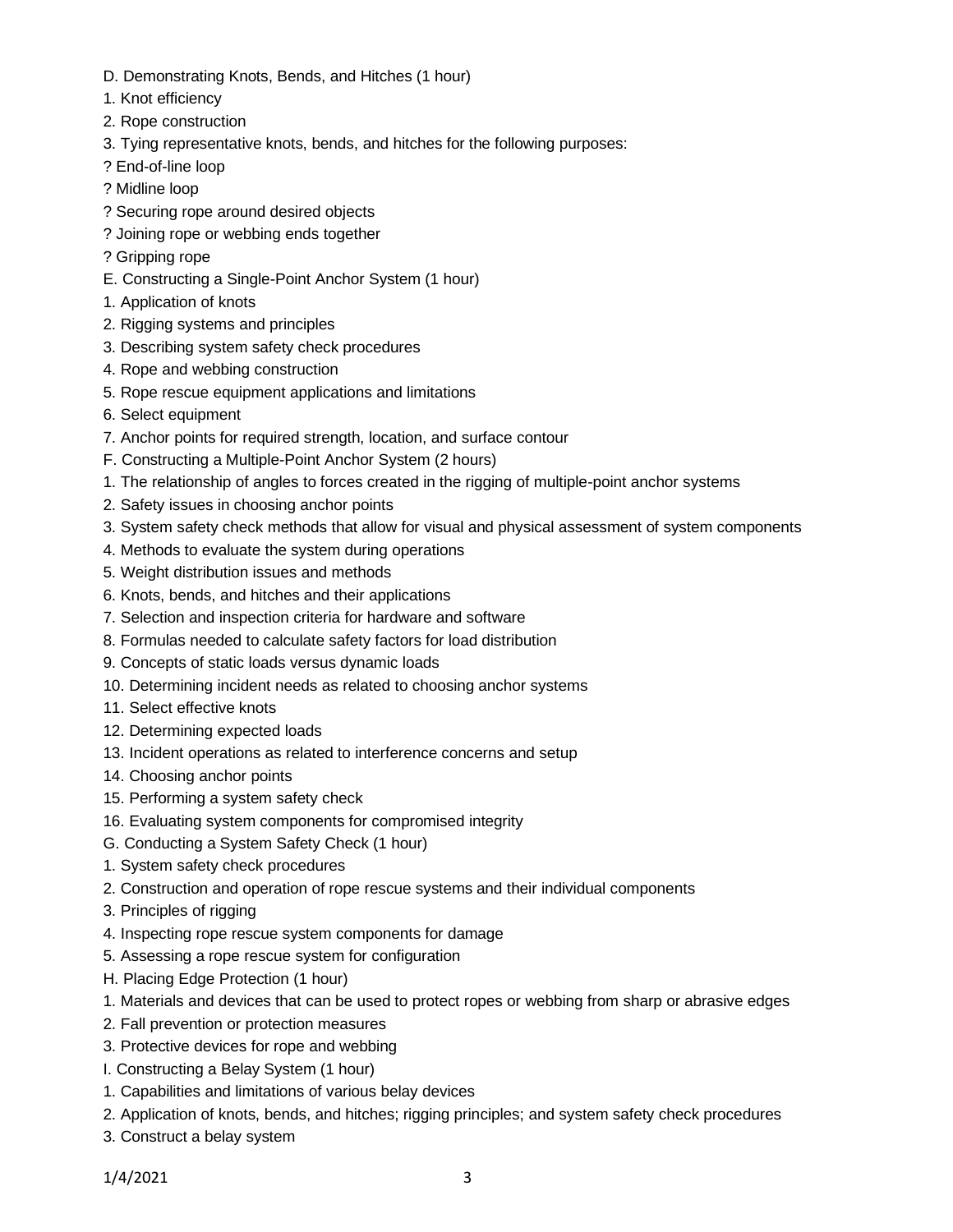- 4. Tie knots, bends, and hitches
- 5. Perform rigging
- J. Operating a Belay System (1 hour)
- 1. Application and use of belay devices
- 2. Proper operation of belay systems in conjunction with lowering and raising operations
- 3. Operational commands
- 4. Operate a belay system
- K. Belaying a Falling Load (.5 hour)
- 1. Effective emergency operation of belay devices to arrest falls
- 2. Operating procedures
- 3. Recognizing and arrest a falling load
- L. Constructing a Fixed Rope System (.5 hour)
- 1. Rigging principles
- 2. Selecting effective knots, bends, and hitches
- 3. Calculate expected loads
- 4. Perform a system safety check
- M. Descending a Fixed Rope (1 hour)
- 1. Task-specific selection criteria for life safety harnesses and systems for descending a fixed rope
- 2. The design, intended purpose, and operation of descent control devices utilized
- 3. Making the attachment of the descent control device to the rope and life safety harness
- 4. Maneuver around existing environment and system-specific obstacles
- N. Constructing a Lowering System (.5 hour)
- 1. Capabilities and limitations of various descent control devices
- 2. Application of knots, bends, and hitches; rigging principles; and system safety check procedures
- 3. Attach to descent control device, anchor system, and load
- O. Operating and Directing a Lowering and a Raising System (2 hours)
- 1.Application and use of descent control devices
- 2. Capabilities and limitations of various lowering systems in a low- and high-angle environment
- 3. Operation of lowering systems in a low- and high-angle environment
- 4. Operation of raising systems in a low- and high-angle environment
- 5. Operate a lowering and a raising system
- 6. Manage movement of the load in a low- and high-angle environment
- 7. Identify safety concerns in a low- and high-angle environment
- 8. Perform a system safety check
- P. Constructing a Simple Rope Mechanical Advantage System (1 hour)
- 1. Principles of mechanical advantage
- 2. Application of knots, bends, and hitches
- 3. System safety check procedures
- 4. Tying knots, bends, and hitches
- 5. Choose and rig systems
- 6. Attaching the mechanical advantage system to the anchor system and load
- 7. Performing a system safety check
- Q. Operating and Directing a Team in Operating a Simple Rope Mechanical Advantage System (.5 hour)

1. Capabilities and limitations of various simple rope mechanical advantage systems and low-angle and high-angle raising

operations

2. Operate and direct a team in the operation of a simple rope mechanical advantage system in a low-angle and a high-angle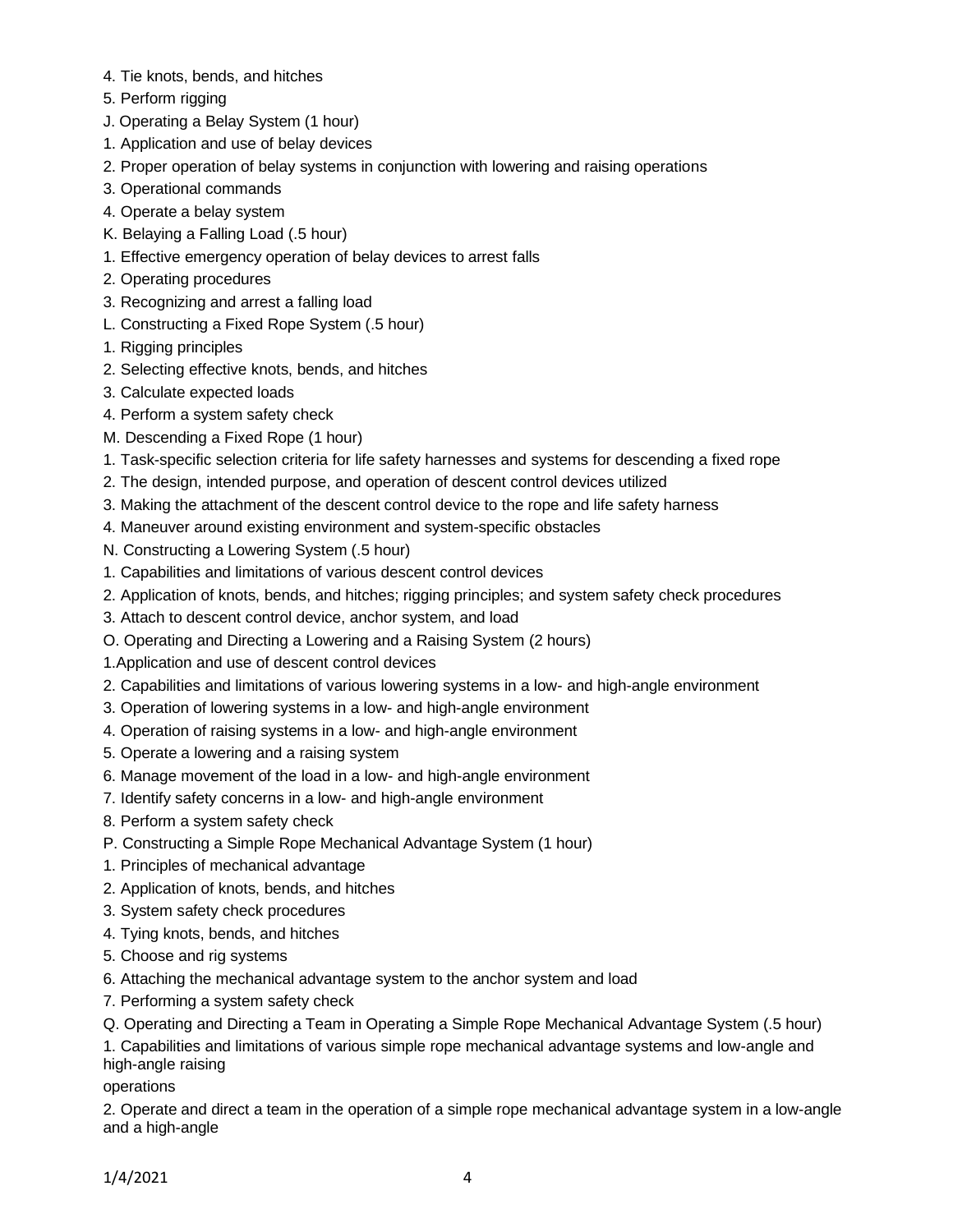raising operation

- R. Constructing a Compound Rope Mechanical Advantage System (1 hour)
- 1. Incident needs as related to choosing compound rope systems
- 2. Elements of efficient design for compound rope systems
- 3. Methods for reducing excessive force to system components
- 4. Methods of evaluating system components for compromised integrity
- 5. Tie knots, bends, and hitches
- 6. Calculate expected loads
- 7. Evaluate incident operations as related to interference concerns and setups
- 8. Perform a system safety check
- S. Constructing a Complex Rope Mechanical Advantage System (1 hour)
- 1. Elements of efficient design for complex rope systems
- 2. Methods for reducing excessive force to system components
- 3. Rigging principles
- 4. Determine incident needs as related to choosing complex rope systems
- 5. Calculate expected loads
- 6. Evaluate incident operations as related to interference concerns and setups
- 7. Perform a system safety check
- 8. Evaluate system components for compromised integrity
- T. Operating and Directing the Operation of a Compound Rope Mechanical Advantage System (2 hours)
- 1. Methods to determine incident needs
- 2. Rope commands
- 3. Procedures for continued evaluation of system components for compromised integrity
- 4. Methods for controlling a load?s movement
- 5. Evaluate incident operations as related to interference concerns
- 6. Complete a system safety check
- 7. Continually evaluate system components for compromised integrity
- 8. Operate the compound rope mechanical advantage system
- 9. Direct personnel
- 10. Communicate commands
- 11. Analyze system efficiency
- 12. Manage load movement
- 13. Identify concerns
- U. Operating and Directing the Operation of a Complex Rope Mechanical Advantage System (2 hours)
- 1. Methods to determine incident needs
- 2. Methods for controlling a load?s movement
- 3. Evaluate incident operations as related to interference concerns
- 4. Continually evaluate system components for compromised integrity
- 5. Operate a complex rope mechanical advantage system
- 6. Direct personnel
- 7. Communicate commands
- 8. Analyze system efficiency
- 9. Manage load movement
- V. Negotiating an Edge While Attached to a Rope Rescue System (1 hour)

1. techniques and practices for negotiating existing projections and edges along the travel path while suspended from

operating rope-based lowering and raising mechanical advantage systems and common hazards imposed by those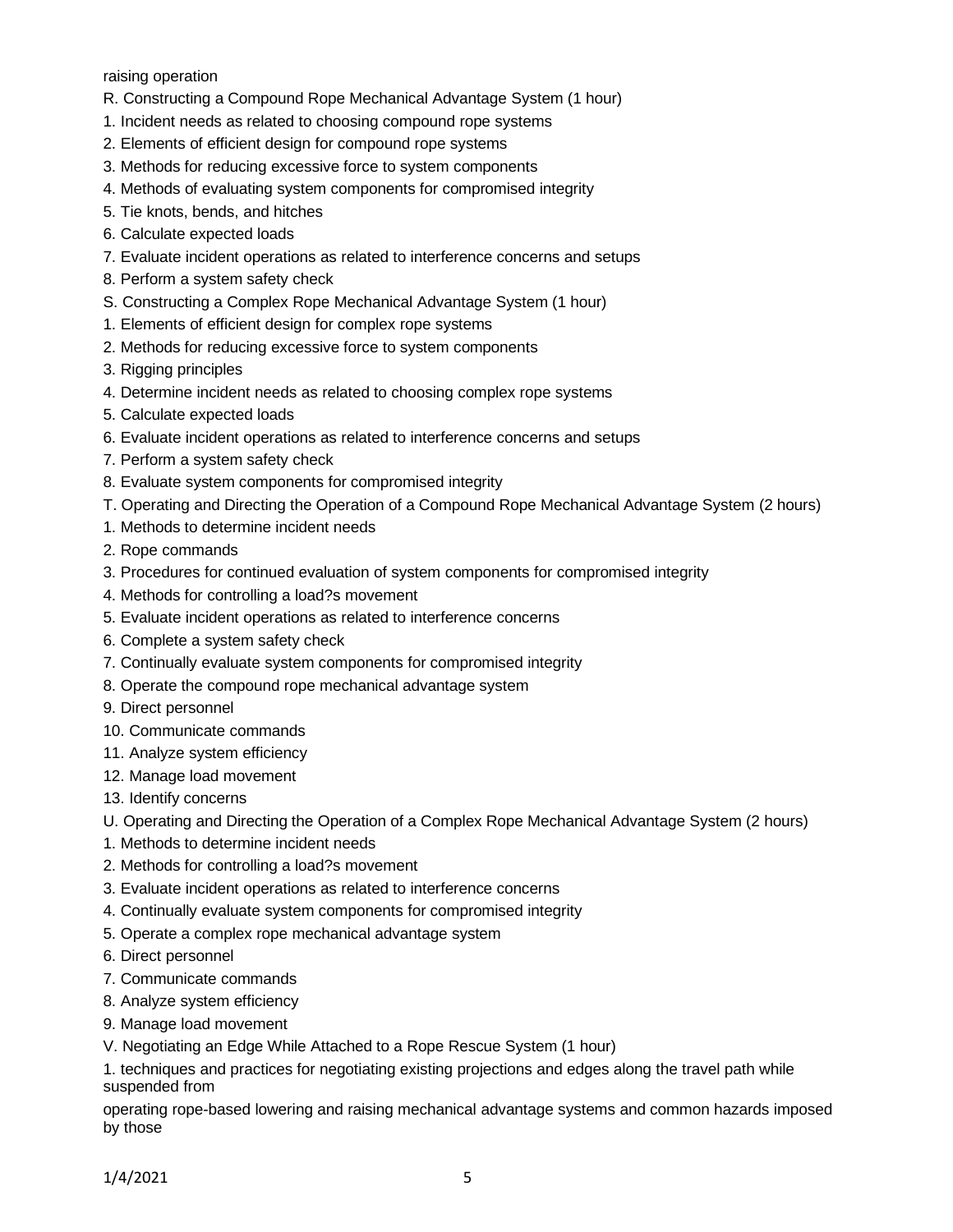projections and edges

- 2. Select and use harness and PPE for common environments
- 3. Attach the rescuer to the rope rescue system
- 4. Maneuver across existing projections and an edge along the travel path
- 5. Evaluate surroundings for potential hazards
- W. Accessing, Assessing, Stabilizing, Packaging, and Transferring Victims (1 hour)
- 1. Victim and scene assessment methods
- 2. Victim treatment, immobilization, and packaging methods
- 3. Medical information management and communication methods
- 4. Use victim immobilization, packaging, and treatment methods
- 5. Provide victim transfer reports, both verbally and in written format
- X. Operating and Directing a Litter-Lowering and Litter-Raising System in a Low-Angle Environment (1 hour)
- 1. The application and use of lowering and mechanical advantage system in the low-angle environment

2. The capabilities and limitations of various lowering and mechanical advantage systems in a low-angle environment

- 3. Litter-tender functions and limitations in the low-angle environment
- 4. The management of a litter in a low-angle environment during raises and lowers
- 5. Analyze system efficiency
- 6. Manage movement of the litter in a low-angle environment
- 7. Safety concerns in a low-angle litter operation
- 8. Perform a system safety check
- Y. Operating as a Litter Tender (1 hour)
- 1. Task-specific selection criteria for life safety harnesses
- 2. Low-angle litter attachment principles
- 3. Techniques and practices for low-angle environments
- 4. Common hazards imposed by the terrain
- 5. Select and use harness and PPE for common environments
- 6. Attach the rescuer to the rope rescue system
- 7. Maneuver across the terrain
- Z. Directing a Litter-Lowering or Litter-Raising Operation in a High-Angle Environment (1 hour)
- 1. The application and use of lowering and mechanical advantage system in the high angle environment
- 2. Capabilities and limitations of various lowering and mechanical advantage systems in a high-angle environment
- 3. Litter positioning options (vertical and horizontal)
- 4. Manage movement of the litter in a high-angle environment
- 5. Identify safety concerns in a high-angle environment
- AA. Selecting, Constructing, and Using Travel Restrictions (1 hour)
- 1. Select an anchor
- 2. Constructing an adjustable travel restriction system
- 3. Attaching a rescuer to a travel restriction system
- 4. Using travel restriction in a low-angle and a high-angle environment
- AB. Constructing and Operating Ladder Rescue Systems (1 hour)
- 1. Describe the components and operational functions of the seven ladder systems
	- Moving ladder slide
	- Ladder slide
	- **Exterior leaning ladder**
	- Interior leaning ladder
	- Cantilever ladder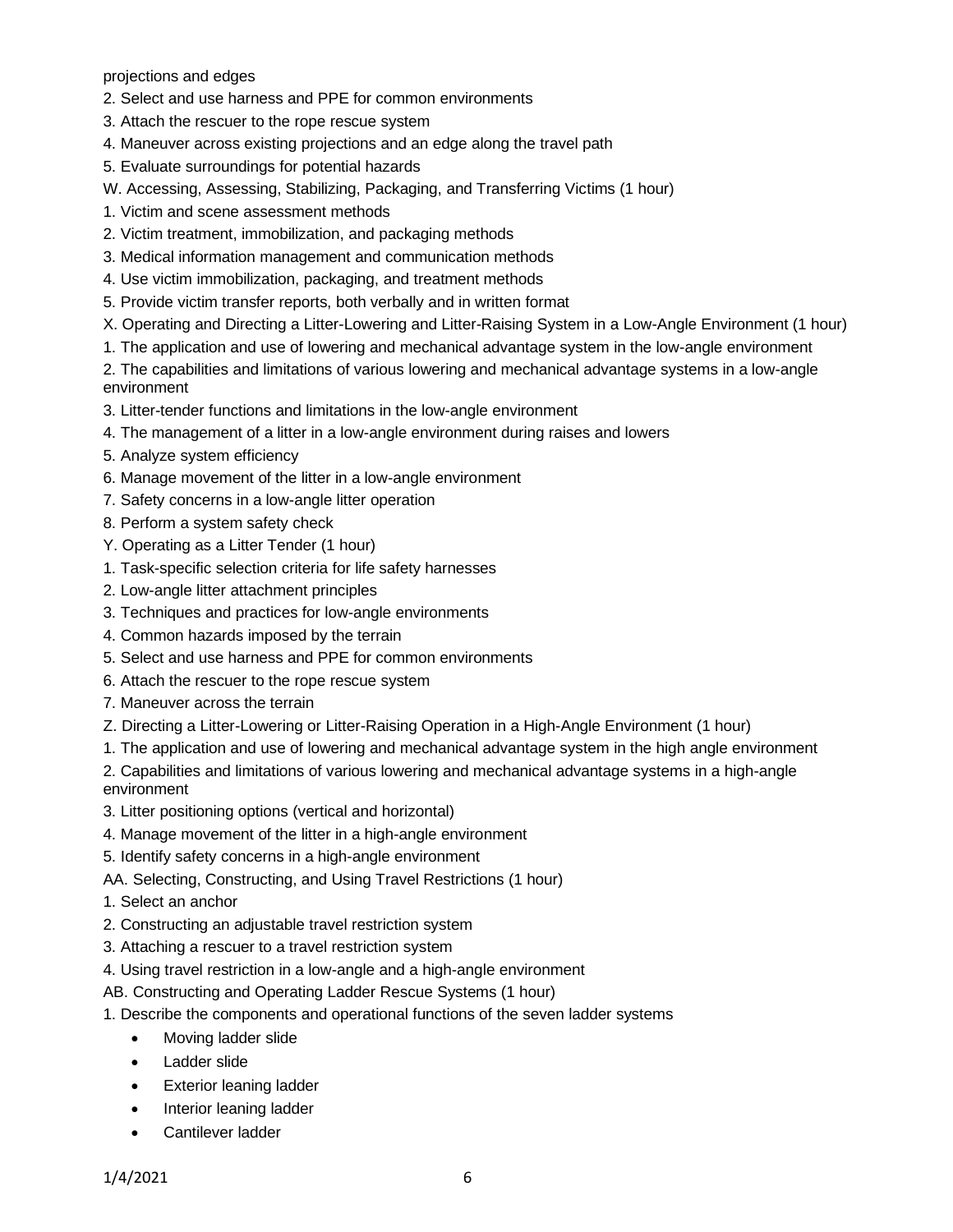- Ladder gin
- Ladder A frame

2. The components and operational functions of the mechanical advantage system used in a ladder rescue system

3.Safety considerations for ladder rescue systems

- 4. Construct and operate ladder rescue systems
- AC. Terminating a Technical Rescue Operation (1 hour)
- 1. Incident command functions and resources
- 2. Hazard identification and risk management strategies
- 3. Logistics and resource management
- 4. Personnel accountability systems
- 5. Recognize hazards
- 6. Analyze risk

## **METHODS OF INSTRUCTION:**

Lecture Skills / Lab

# **OUT OF CLASS ASSIGNMENTS:**

Required Outside Hours: 18 Assignment Description: Reading assignments daily

## **METHODS OF EVALUATION:**

Skill demonstrations Percent of total grade: 80.00 % Performance in learning activities and skills to be evaluated by State Fire Instructor using State Fire Training standards Objective examinations Percent of total grade: 20.00 % Written Exam to be graded by State Fire Training Instructor.

### **REPRESENTATIVE TEXTBOOKS:**

Fundamentals of Technical Rescue. Jones and Bartlett,2017. ISBN: 978-0- 7637-3837-2 Reading Level of Text, Grade: 12 State Fire Training . Rope Rescue Manual . CMC Rescue ,2017. ISBN: 978-009845878-5 Reading Level of Text, Grade: 12 Tom Pendley, Desert Rescue Research. The Essential Technical Rescue Field Operations Guide. Desert Rescue Research,2017. ISBN: 978-0-692-90153-3 Reading Level of Text, Grade: 12